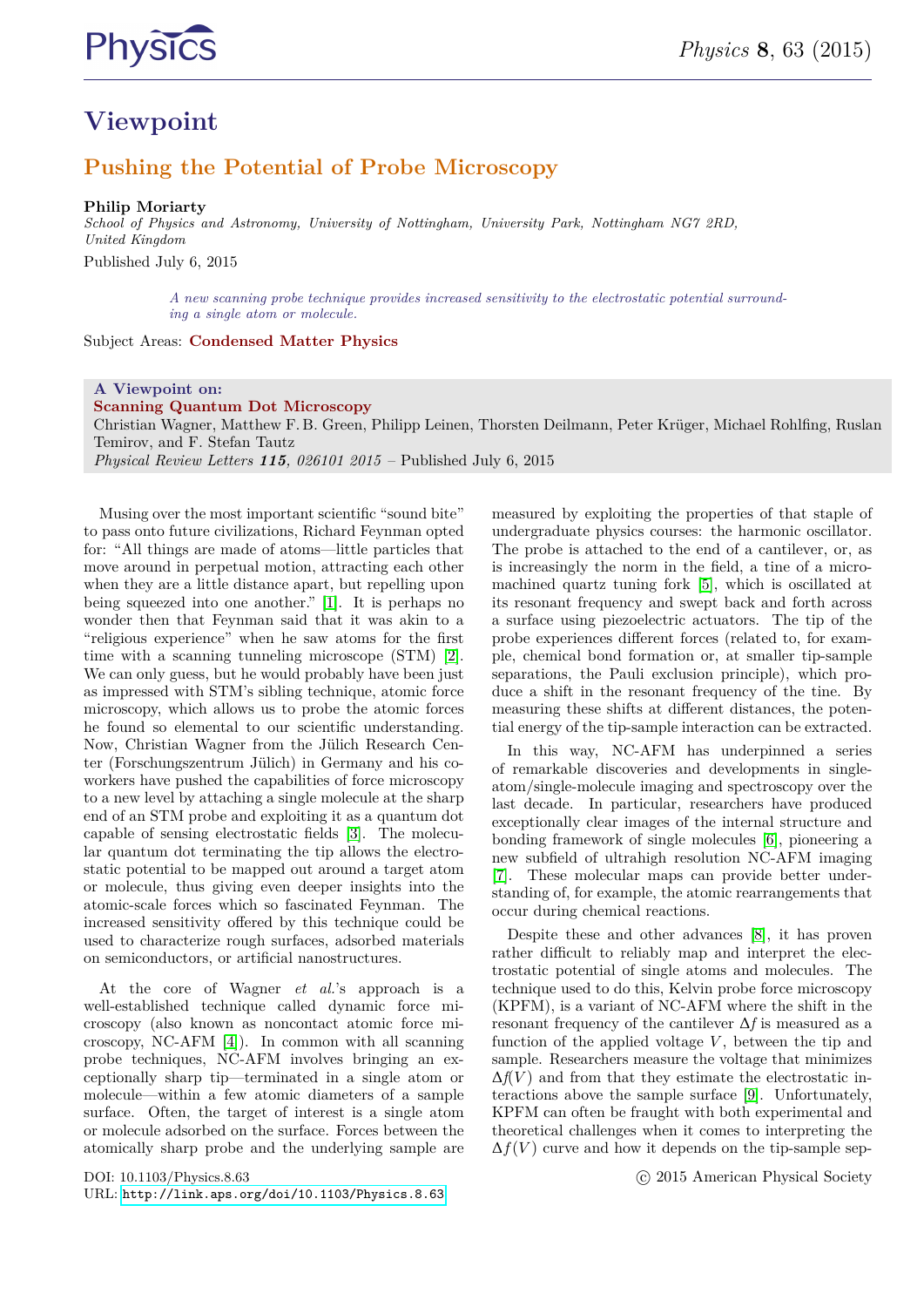# **Physics**



<span id="page-1-8"></span>FIG. 1: The scanning quantum dot microscope consists of a tuning fork supporting a sharp probe with an attached molecule at its tip. The molecule (in this case an organic pigment called PTCDA) acts as a quantum dot, whose energy levels shift in the presence of the electrostatic potential coming from the surface. This electrostatic shifting, or gating, affects the way in which electrons tunnel between the tip and the molecule. Researchers observe the tunneling by recording spikes in the vibrational frequency of the tuning fork. By scanning over the sample, the technique produces a map (shown as a colored sheet) of the electrostatic potential of a molecule adsorbed on the surface. (APS/Alan Stonebraker)

aration.

In order to circumvent some of the limitations of KPFM and to improve the sensitivity of NC-AFM to electrostatic potentials associated with single atoms and molecules, Wagner *et al.* have cleverly borrowed from a strategy used extensively to study quantum dots. Quantum dots have distinct energy levels that shift when exposed to an electrostatic field. Physicists utilize this socalled electrostatic gating to ascertain electronic structure and transport properties. Wagner *et al.* have "inverted" the technique by using a quantum dot as a sensor for an electrostatic potential. They terminate the tip of their force microscope with a molecule (see Fig[.1\)](#page-1-8), which behaves like a quantum dot in the sense that it has sharp energy levels resulting from a weak interaction with the rest of the tip. The key idea to this approach is that the energy levels of the molecular quantum dot are gated (i.e., shifted) by the electrostatic potential of the target molecule or atom located on the sample surface.

The scanning quantum dot microscope creates images by recording the effects of sample-induced electrostatic gating. The shifts in the dot's energy levels directly affects the probability for an electron to tunnel from the tip onto the tip-adsorbed quantum dot, or vice versa. These charging/discharging events are the key experimental "observable"—they appear as sharp spikes in a  $\Delta f(V)$  curve. By taking many  $\Delta f(V)$  spectra across a single molecule or atom, Wagner *et al.* can identify the

DOI: 10.1103/Physics.8.63

(dis)charging events and, from these, construct the electrostatic potential underpinning the electron transport. This allows the team to produce three-dimensional maps of the electrostatic potential associated with single atoms and molecules with exceptionally high sensitivity.

The exploitation of electrostatic gating is certainly not new in scanning probe microscopy, indeed, there's a relatively well-known technique called scanning gate microscopy [\[10\]](#page-2-1). However, the particular realization of the approach introduced by Wagner *et al.*, and its seamless integration within ultrahigh resolution NC-AFM, is novel and has particularly exciting potential. I am keen to see the technique applied to atoms and molecules on semiconductor surfaces where, under appropriate circumstances, the electronic structure of the substrate under the tip can be dramatically affected by the presence of an adsorbate or, indeed, a scanning probe.

There are also fascinating possibilities for combining quantum dot microscopy with single-atom or singlemolecule positioning, in which a scanning probe is used to construct nanostructures element-by-element. This atomic manipulation—augmented by highly sensitive force mapping—would allow researchers to create, and tune, tailor-made electrostatic potentials that underlie physical phenomena like quantum confinement and electron scattering. After all, and if I can be forgiven just one more Feynman quote to close, "What I cannot create, I do not understand."

*This research is published in* [Physical Review Letters.](http://journals.aps.org/prl)

#### **References**

- <span id="page-1-0"></span>[1] Richard P Feynman, Robert B Leighton, and Matthew Sands, *The Feynman Lectures on Physics* (Addison-Wesley Publishing Company, Massachusetts, 1963), Vol 1, p.1-2.
- <span id="page-1-1"></span>[2] Quoted in Wayne M. Saslow, *Electricity, Magnetism, and Light,* (Academic Press, Amsterdam, 2002).
- <span id="page-1-2"></span>[3] Christian Wagner, Matthew F. B. Green, Philipp Leinen, Thorsten Deilmann, Peter Krüger, Michael Rohlfing, Ruslan Temirov, and F. Stefan Tautz, "Scanning Quantum Dot Microscopy," *Phys. Rev. Lett.* **115**, 026101 (2015).
- <span id="page-1-3"></span>[4] F. J. Giessibl, "Advances in Atomic Force Microscopy," *Rev. Mod. Phys.* **75**, 949 (2003).
- <span id="page-1-4"></span>[5] F. J. Giessibl, "High-Speed Force Sensor for Force Microscopy and Profilometry Utilizing a Quartz Tuning Fork," *Appl. Phys. Lett.* **73**, 3956 (1998).
- <span id="page-1-5"></span>[6] L. Gross, F. Mohn, N. Moll, P. Liljeroth, and G. Meyer, "The Chemical Structure of a Molecule Resolved by Atomic Force Microscopy," *Science* **325**, 1110 (2009).
- <span id="page-1-6"></span>[7] L. Gross, F. Mohn, N. Moll, B. Schuler, A. Criado, E. Guitián, D. Peña, A. Gourdon, and G. Meyer, "Bond-Order Discrimination by Atomic Force Microscopy," *Science* **337**, 1326 (2012); D. G. de Oteyza *et al.*, "Direct Imaging of Covalent Bond Structure in Single-Molecule Chemical Reactions," *Science* **340**, 1434 (2013).
- <span id="page-1-7"></span>[8] L. Gross, F. Mohn, P. Liljeroth, J. Repp, F. J. Giessibl, and G. Meyer "Measuring the Charge State of an Adatom with Noncontact Atomic Force Microscopy," *Science* **324**, 1428 (2009); F. Mohn, L. Gross, N. Moll, and G. Meyer "Imaging the Charge Distribution within a Single Molecule," *Nature Nanotech.* **7**, 227 (2012).

c 2015 American Physical Society

URL: <http://link.aps.org/doi/10.1103/Physics.8.63>